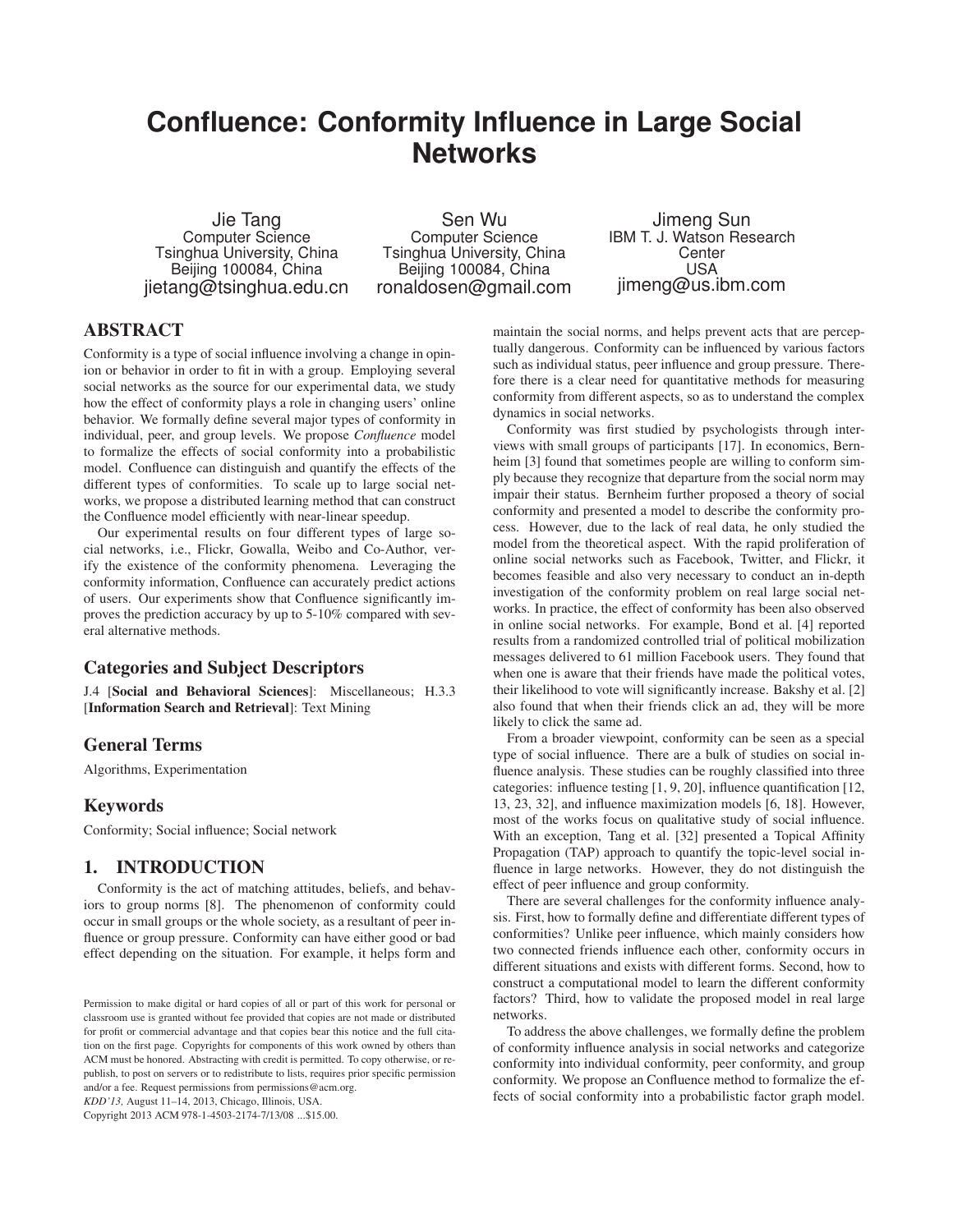

Figure 1: Action prediction accuracy (AUC) of different methods by considering the effect of conformity in four networks.

The Confluence method can distinguish and quantify the effect of the different types of conformities. We test the proposed method on four social networks, i.e., Flickr, Gowalla, Weibo<sup>1</sup>, and Co-Author. Our experimental analysis verifies the existence of conformity in all the four social networks. We further apply the Confluence method to model and predict users' online behavior. To scale up to large social networks, we propose a distributed learning version of Confluence that can leverage parallel computing to significantly reduce the computational time to nearly linear speedup ( $\sim 9 \times$  with 16 computer cores). Figure 1 shows the prediction accuracy in terms of Area Under Curve (AUC) on the four networks. It can be clearly seen that by incorporating the conformity factors, the prediction performance can be significantly improved up to 5-10% compared to various baseline methods.

Organization Section 2 formulates the problem; Section 3 explains the proposed model and describes the algorithm for learning the model; Section 4 presents the experimental results; finally, Section 5 discusses related work and Section 6 concludes the work.

### 2. PROBLEM DEFINITION

Let  $G = (V, E)$  denote the social network, where V is a set of  $|V| = N$  users and  $E \subset V \times V$  is a set of relationships between users. A user's behavior is time dependent. Specifically, we use the triple  $(a, v_i, t)$  to represent user  $v_i$  performed action  $a \in A$  at time t, where  $A$  is the set of possible actions. For example, on Flickr, the action can be defined as adding comment to a specific picture. We further assume that users in a network form  $m$  groups and use an  $N \times m$  matrix C to represent users' group memberships. Specifically, each binary-valued element  $c_{ik} \in \mathbb{C}$  represents whether user  $v_i$  belongs to the  $k^{th}$  group. We use  $C_k$  to represent the  $k^{th}$  group. The group can be formed through user participation. For example, users on Flickr can build and join different groups. If a network does not have the explicit group information, we use a community detection algorithm (e.g., [27]) to automatically detect groups from the network structure. In addition, each user  $v_i$  is associated with a

| <b>Table 1: Notations.</b> |                                                              |  |  |  |
|----------------------------|--------------------------------------------------------------|--|--|--|
| <b>SYMBOL</b>              | <b>DESCRIPTION</b>                                           |  |  |  |
|                            | a set of $ V  = N$ users                                     |  |  |  |
| E                          | a set of relationships between users                         |  |  |  |
| C                          | a $N \times m$ matrix to represent users' group memberships  |  |  |  |
|                            | a $N \times d$ matrix to represent users' attributes         |  |  |  |
| A                          | the action history of all users in the network               |  |  |  |
| $c_{ij} \in \mathbb{C}$    | a binary-valued variable to represent whether user $v_i$ be- |  |  |  |
|                            | longs to group $C_k$                                         |  |  |  |
| $x_{ij} \in \mathbf{X}$    | the $i^{th}$ attribute of user $v_i$                         |  |  |  |
| $(a, v_i, t) \in A$        | a triple to represent user $v_i$ performed the action a at   |  |  |  |
|                            | time $t$                                                     |  |  |  |

set of d numeric attributes  $x_i$ . The attributes can be defined based on users' profile (e.g., interest or posted tweets). Given this, we can define the input of our problem as follows. (Table 1 summarizes the notations used throughout this paper.)

Input: The input of our problem consists of two components, i.e., an attribute augmented network  $G = (V, E, \mathbf{C}, \mathbf{X})$  and action history  $A = \{(a, v_i, t)\}_{a,i,t}$ , where **X** denotes an  $N \times d$  attribute matrix with an element  $x_{ij}$  indicating the  $j^{th}$  attribute of user  $v_i$ .

Our goal is to study how a user's behavior conforms to her peer friends and the communities (groups) that she belongs to. In this work, we define three levels of conformities respectively from the aspect of individual, peer relationship, and group. The individual conformity represents how easily user  $v$ 's behavior conforms to her friends. Formally, we have

*Definition 1.* Individual conformity: The individual conformity is defined as the ratio between the number of actions for which we have evidence that the user  $v$  conforms to one of her friends  $v'$ , over the total number of actions performed by user  $v$ . More precisely we define:

$$
icf(v) = \frac{|(a, v, t) \in A_v | \exists (a, v', t') : e_{vv'} \in E \land \epsilon \ge t - t' \ge 0|}{|A_v|}
$$

where  $A_v \subset A$  denotes the action history of user v and  $\epsilon$  is a threshold of difference between the time when the two users  $v$  and  $v'$  performed the same action a, and  $|\cdot|$  denotes the cardinality over a set.

We also define peer conformity to represent how likely the user  $v$ 's behavior is influenced by one particular friend  $v'$ .

*Definition 2.* Peer conformity: The peer conformity is defined as the ratio between the number of actions for which we have evidence that the user  $v$  conforms to her friend  $v'$ , over the total number of actions performed by the friend  $v'$ , that is:

$$
pcf(v,v')=\frac{|(a,v',t')\in A_{v'}|\exists (a,v,t):e_{vv'}\in E \land \epsilon\geq t-t'\geq 0|}{|A_{v'}|}
$$

where  $A_{v'} \subset A$  denotes the action history of user  $v'$ .

We further define group conformity to represent the conformity of user  $v$ 's behavior to groups that the user belongs to. In a group, there might be a large number of actions performed by its users. However many actions may be performed by only one single user. To begin with, we first define the  $\tau$ -group action as the action that was performed by more than a percentage  $\tau$  of all users in the community (group)  $C_k$ . Given this, we define the group conformity as follows:

<sup>&</sup>lt;sup>1</sup>Weibo.com, the most popular microblogging service in China with more than 400 million users.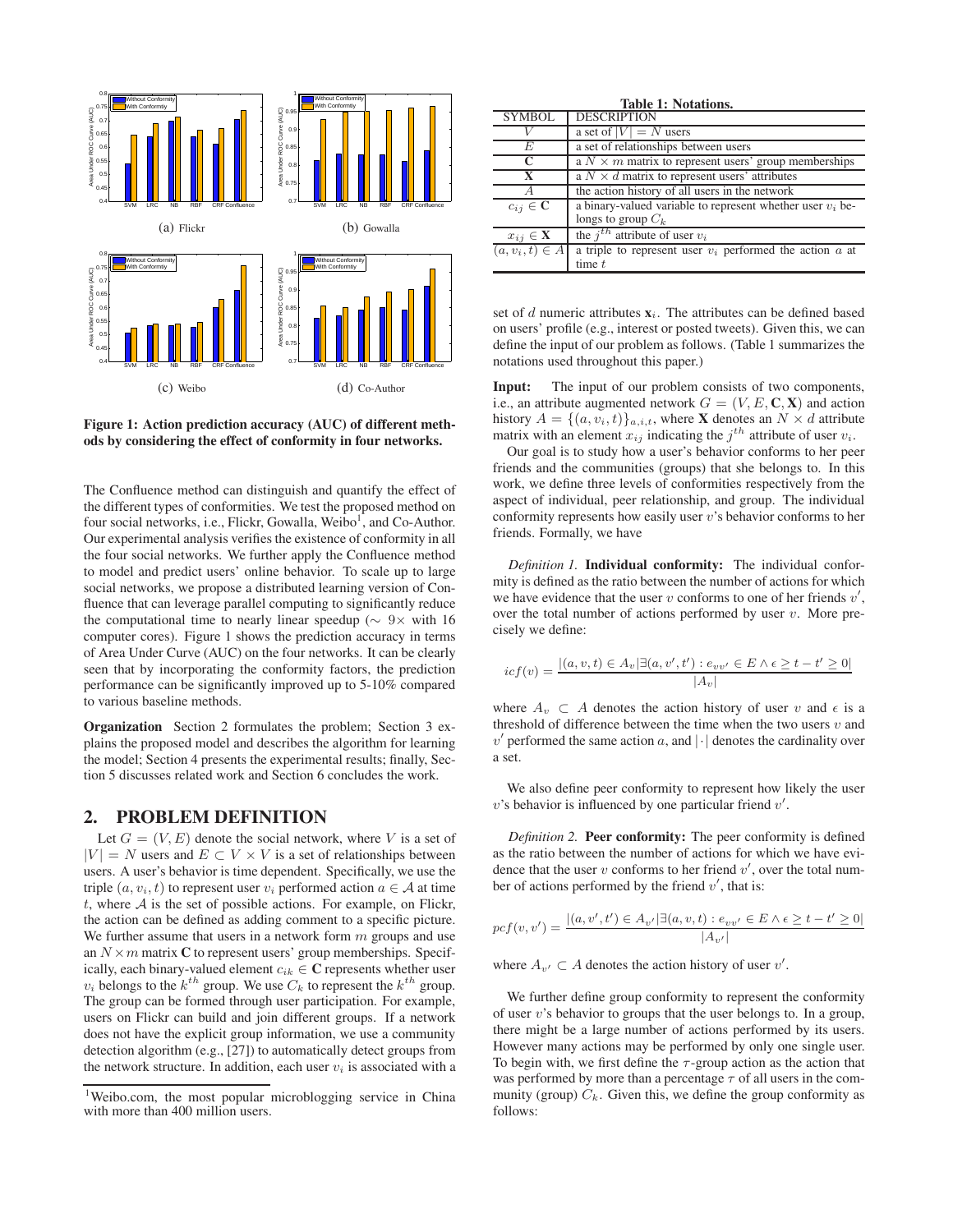*Definition 3.* Group conformity: The group conformity is then defined as the ratio between the number of actions for which we have evidence that the user  $v$  conforms to the group, over the total number of  $\tau$ -group actions performed by users in the group  $C_k$ ,

$$
gcf^{\tau}(v, C_{vk}) = \frac{|(a, v', t') \in A_{C_k}^{\tau}| \exists (a, v, t) : \mathbb{I}[c_{ik}] \wedge \epsilon \ge t - t' \ge 0|}{|A_{C_k}^{\tau}|}
$$

where  $A_{C_k}^{\tau} \subset A$  denotes actions performed by more than a percentage  $\tau$  of all users in the group  $C_k$ ;  $\mathbb{I}[c_{ik}]$  is an indicator function, which returns true if the value of  $c_{ik}$  is 1 and false otherwise.

Please note that a user may be involved into more than one groups, thus has different conformity degrees in the different groups. The above definitions quantify the conformity from different levels (individual, peer relationship, and group). Further, given the action history  $A = \{(a, v_i, t)\}_{a,i,t}$ , we use variable  $y_i = a$  to indicate whether user  $v_i$  performs the an action  $a$  and use the collection of variables  $Y^t = \{y_i\}_{1,\dots,N}$  to represent the action labels of all users at time  $t$ . Next, we define the problem of conformity influence analysis.

*Problem:* Given 1) an attribute augmented network  $G =$  $(V, E, \mathbf{C}, \mathbf{X})$  and 2) action history  $A = \{(a, v_i, t)\}_{a,i,t}$ , how to quantify the importance of the different types of conformities for each user? This is formalized as finding a model parameters  $\theta^*$  of different conformities to maximize the following conditional probability, i.e.,  $\theta^* = \arg \max_{\theta} P_{\theta}(Y^t | G, A)$ . The second problem is how to incorporate the defined conformities and the learned model parameters into a unified model to predict users' future action in the social network, i.e.,  $Y^* = \arg \max_{Y^{t+1}} P_{\theta^*}(Y^{t+1}|G, A)$ .

# 3. CONFLUENCE MODEL FRAMEWORK

Our goal is to design a unified model to capture users' action dynamics and model conformities from different levels. We propose Confluence, a conformity-aware factor graph model. To handle real large networks, we develop a distributed model learning algorithm.

#### 3.1 Conformity-aware Factor Graph Model

In the Confluence model, we attempt to maximize the conditional probability of user actions given their corresponding attributes and the input network, i.e.,  $P_{\theta}(Y^t | G, A)$ . More precisely, for each action  $(a, v_i, t) \in A$ , we construct a training instance. Then learning the model becomes how to find a configuration of parameters  $\theta$  to maximize the joint conditional probability for all users' actions. When applying the learned model parameters to predict users' future actions, it tries to find a setting of action labels  $Y^{t+1}$  at time  $t+1$  to maximize the conditional probability  $P_{\theta}(Y^{t+1}|G, A)$  based on the learned parameters.

Directly maximizing the conditional probability  $P(Y|G, A)$  is often intractable. Factor graph provides a method to factorize the "global" probability as a product of "local" factor functions, each of which depends on a subset of the variables in the graph [19]. In the proposed Confluence model, we try to capture two kinds of information, i.e., the attributes associated with each user and three types of conformities we defined in § 2. Specifically, we use three factor functions to represent the individual conformity, peer conformity, and group conformity, respectively.

- Individual conformity factor:  $g(y_i, icf(v_i))$  represents the correlation between user  $v_i$ 's action and his individual conformity.
- Peer conformity factor:  $g(y_i, y'_j, pcf(v_i, v_j))$  represents the correlation between user  $v_i$ 's action and his peer conformity to  $v_i$ .



Figure 2: Graphical representation of the Confluence model.  $y_i$  indicates the corresponding action of user  $v_i$ ;  $g(y_i, icf(v_i))$ ,  $g(y_i, y'_j, pcf(v_i, v_j))$ , and  $g(y_i, gcf^{\tau}(v_i, C_k))$  respectively represent the individual conformity factor, peer conformity factor, and group conformity factor.

• Group conformity factor:  $g(y_i, gcf^{\tau}(v_i, C_k))$  represents the correlation between user  $v_i$ 's action and his conformity to the group  $C_k$ .

In the above definitions, without ambiguity, we omit the time stamp <sup>t</sup> (e.g., simplifying  $y_i^t$  to  $y_i$ ) and use the superscript  $'$  (e.g., simplifying  $y_i^{t'}$  to  $y_i'$ ) to indicate a variable at time stamp  $t'$ .

The different factors quantify how different levels of conformities finally determine user  $v$ 's actions. According to the defined correlations, we can construct the graphical structure in the Confluence model. An example is illustrated in Figure 2. In the input network, user  $v_1$  belongs to three groups  $C_1$ ,  $C_2$ , and  $C_3$ , thus in the constructed factor graph, its corresponding latent variable  $y_1$  is connected to three group conformity factors (e.g.,  $g(y_1, gcf(v_1, C_1))$ ). User  $v_1$  has four friends in the input network, thus four peer conformity factors in the factor graph model. We also define an individual conformity factor for each user. Besides the conformity factors, we use factor function  $f(y_i, x_{ij})$  to capture the correlation between the user's attribute  $x_{ij}$  and user's action. By integrating all the factor functions together, and according to the Hammersley-Clifford theorem [15] we can obtain the following log-likelihood objective function,

$$
\mathcal{O}(\theta) = \log P_{\theta}(Y|G, A)
$$
  
= 
$$
\sum_{i=1}^{N} \left[ \sum_{j=1}^{d} \alpha_{j} f(y_{i}, x_{ij}) + \beta_{i} g(y_{i}, icf(v_{i})) \right]
$$
  
+ 
$$
\sum_{e_{ij} \in E} \mathbb{I}(y' | \gamma_{ij} g(y_{i}, y'_{j}, pcf(v_{i}, v_{j}))
$$
  
+ 
$$
\sum_{i=1}^{N} \sum_{k=1}^{m} \mathbb{I}[c_{ik}] \mu_{ik} g(y_{i}, gcf(v_{i}, C_{k})) - \log Z
$$
 (1)

where  $\mathbb{I}[y'_j]$  is an indicator function to indicate whether user  $v_j$  performed the same action immediately before user  $v_i$ , more precisely,  $[\exists (a, v_j, t') \land \epsilon \geq t - t' \geq 0]$  and  $\mathbb{I}[c_{ik}]$  indicates whether user  $v_i$ belongs to the group  $C_k$ ;  $\alpha$ ,  $\beta$ ,  $\gamma$ , and  $\mu$  are respectively weights of the different factor functions;  $\theta = (\{\alpha\}, \{\beta\}, \{\gamma\}, \{\mu\})$  is a parameter configuration estimated from the training data; and  $Z$  is a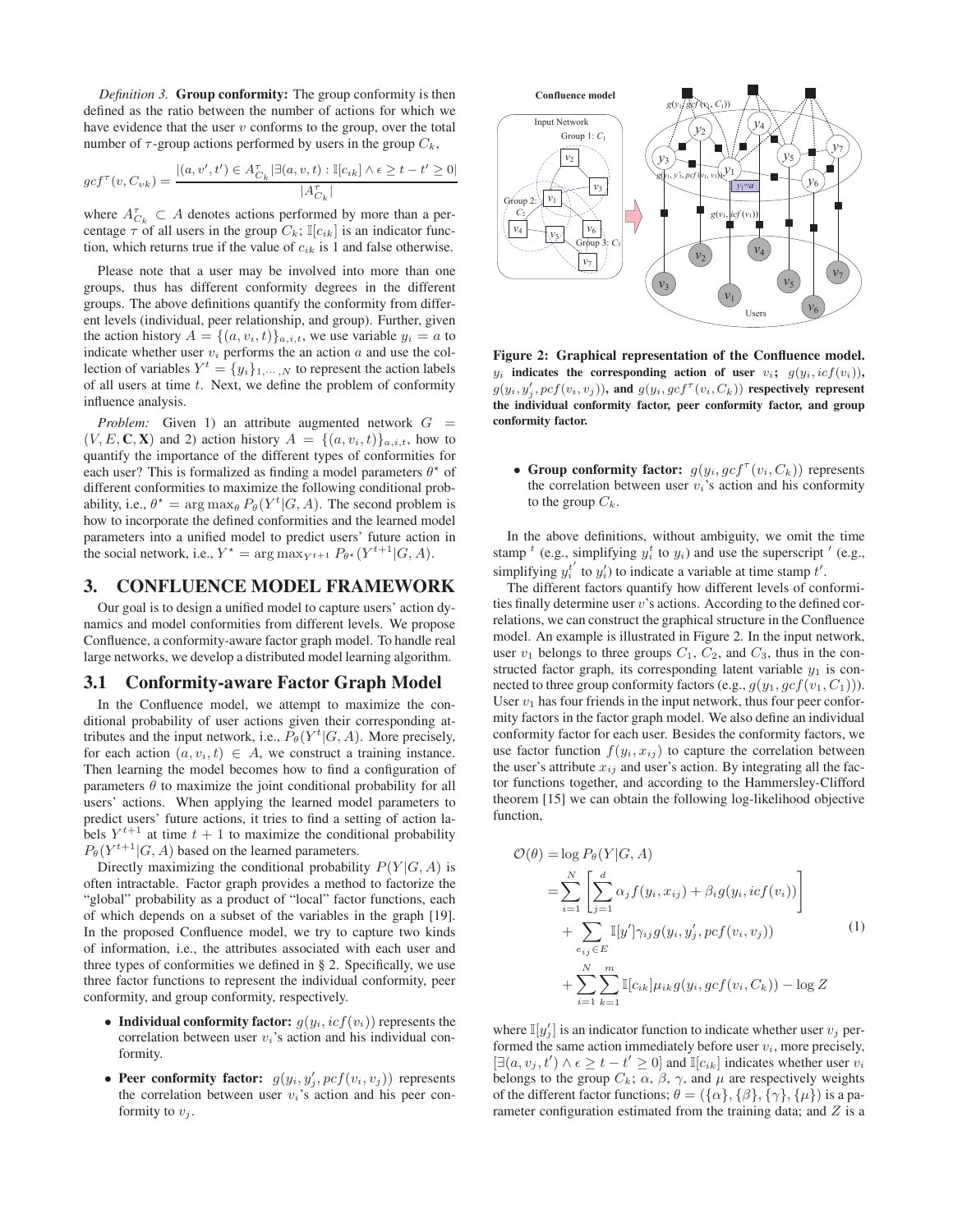normalization factor to ensure that the distribution is normalized so that the sum of the probabilities equals to 1.

In practice, choosing a good threshold  $\epsilon$  for defining the conformity factors is challenging. Instead, we use a decay factor  $\lambda > 1$ in each conformity function. A large  $\lambda$  means a slow-decay effect. Accordingly, the peer conformity factor is defined as:

$$
g(y_i, y'_j, pcf(v_i, v_j)) = (\frac{1}{2})^{\frac{t-t'}{\lambda}} pcf(v_i, v_j)
$$
 (2)

where  $t'$  corresponds to the latest past time when  $v_j$  performed the same action as  $v_i$  in the training data set. The decay factor decays the peer conformity exponentially over time, with the half-life,  $\lambda$ , serving as a tunable parameter. The basic idea is that friend's recent actions have higher influence on one's action. The group conformity factor is defined as:

$$
g(y_i, gcf^{\tau}(v_i, C_k)) = \left(\frac{1}{2}\right)^{\frac{t-t'}{\lambda}} gcf^{\tau}(v_i, C_k)
$$
 (3)

where  $t'$  represents the latest past time when some user in group  $C_k$  performed the same action as user  $v_i$  in the training data set; and  $\tau$  is empirically set as 0.25. Please note that a user may belong to multiple groups and accordingly we could incorporate multiple different group community factors into the objective function. Similarly, the individual conformity factor is defined as:

$$
g(y_i, icf(v_i)) = \frac{\sum_{k=1}^{|A_{v_i}|} (\frac{1}{2})^{\frac{t-t'}{\lambda}} \mathbb{I}[y'_j \land e_{ij} \in E]}{|A_v|}
$$
(4)

where  $\mathbb{I}[y'_j \land e_{ij} \in E]$  represents whether some friend  $v_j$  of  $v_i$ performed the same action  $a_k \in A_{v_i}$  immediately before user  $v_i$ .

Implementation note. In our experiments, we empirically set the parameters within the factor functions as follows:  $\lambda = 2, \epsilon = 1$ , and  $\tau = 0.25$ . We did try different parameter values. For example, for  $\lambda$ , we fixed all the other parameters and varied  $\lambda$  from 1 to 10 with an interval 1. We varied  $\epsilon$  between [1, 5]. For  $\tau$ , we varied between [0.0, 1.0] with an interval 0.05. We tested the model accuracy (in terms of F1-score) for each parameter value and found that the performance was relatively stable across different settings. As for the community detection, we tried different algorithms such as local spectral partitioning (LSP), METIS, and Newman. We found that the prediction performance is also not very sensitive to the choice of the community detection algorithm. Finally, we use the Newman algorithm (e.g., [27]) due to its wide adoption.

## 3.2 Feature Definition

Besides the conformity features, we also define other features for modeling users' actions in the networks. The first type of features are based on users' attributes including the number of friends and users' interests. More specifically, to make the defined features as general as possible, we simply consider four attribute features, i.e., the number of friends, the number of new friends in the recent three time stamps, the number of total groups that the user joined, and the number of groups the user joined in recent three time stamps. The proposed model is also general and can incorporate other social theory-based features. Thus, the second type of features are defined based on some other social theories. Specifically,

Opinion leader: the feature is defined to represent whether the user is an opinion leader or not. We use the InfluenceRank [29], a PageRank-like algorithm, to rank and select opinion leaders in a network.

**Input**: network  $G$ , action history  $A$ , and learning rate  $\eta$ ; **Output:** learned parameters  $\theta = (\{\alpha\}, \{\beta\}, \{\gamma\}, \{\mu\})$ ; Initialize  $\alpha$ ,  $\beta$ ,  $\gamma$ ,  $\mu$ ; Construct the graphical structure  $G$  in the Confluence model; Partition the graph G into M subgraphs  $[G_1, \cdots, G_M]$ ; repeat %Distribute the parameter to calculate local belief ; Master broadcasts  $\theta$  to all Slaves; for  $l = 1$  to  $M$  do Each Slave calculates local belief for each marginal probability according to Eqs. 6 and 7 on subgraph  $G_l$ ; Slave send back the obtained local belief; end %Calculate the marginals and update all parameters ; Master calculates the marginal according to Eq. 8; Master calculates the gradient for each parameter (e.g., by Eq. 5); Master updates all parameters, e.g. for  $\alpha_i$ ,  $\alpha_j^{new} = \alpha_j^{old} + \eta \frac{\mathcal{O}(\theta)}{\gamma}$  $\alpha_j$ 

until *convergence*;

Algorithm 1: Distributed model learning.

Structure hole: the feature is defined as whether the user is a structural hole spanner<sup>2</sup>. We use the algorithm proposed in  $[24]$  to detect whether a user spans structural holes.

The above two features are defined as node-specific features and are recorded in the  $f(y_i, x_{ij})$ , except that here  $x_{ij}$  is replaced by the status of the user. In addition, we also define another two correlation features.

Social ties: a (binary) feature is defined to represent whether a tie between two users is a strong tie or weak tie [14]. Moreover, we quantify the tie strength according to the communication frequency (e.g., message sent) between users. Then, a new (real-valued) features is defined to represent the number of common neighbors between two users.

Social balance: social balance theory [11] suggests that people in a social network tend to form balanced (triad) structures (like "my friend's friend is also my friend"). For a undirected network, there are four types of (un)balanced triads. A binary feature is defined for each of the triad structure. The similar feature definition was also used in [31].

These two correlation features are incorporated into our model in a similar way as that of the peer conformity factor  $g(y_i, y'_j, pcf(v_i, v_j)).$ 

# 3.3 Distributed Model Learning

Learning the Confluence model is to find a configuration for the free parameters  $\theta = (\{\alpha\}, \{\beta\}, \{\gamma\}, \{\mu\})$  that maximizes the loglikelihood objective function  $\mathcal{O}(\theta)$ . As real social networks may contain thousands or millions of nodes, we have developed a distributed learning algorithm to scale up our model to handle large networks. The distributed learning algorithm was developed based on MPI (Message Passing Interface). In general, the model learning algorithm can be viewed as two steps: 1) compute the gradient for each parameter; 2) optimize all parameters with the gradient descents. The most expensive part is the first step of calculating the gradient. Thus we develop a distributed algorithm to speed up the first step and perform the second step on a single (master) machine.

<sup>2</sup>Roughly speaking, a person is said to span a structural hole in a social network if he or she is linked to people in parts of the network that are otherwise not well connected to one another [5].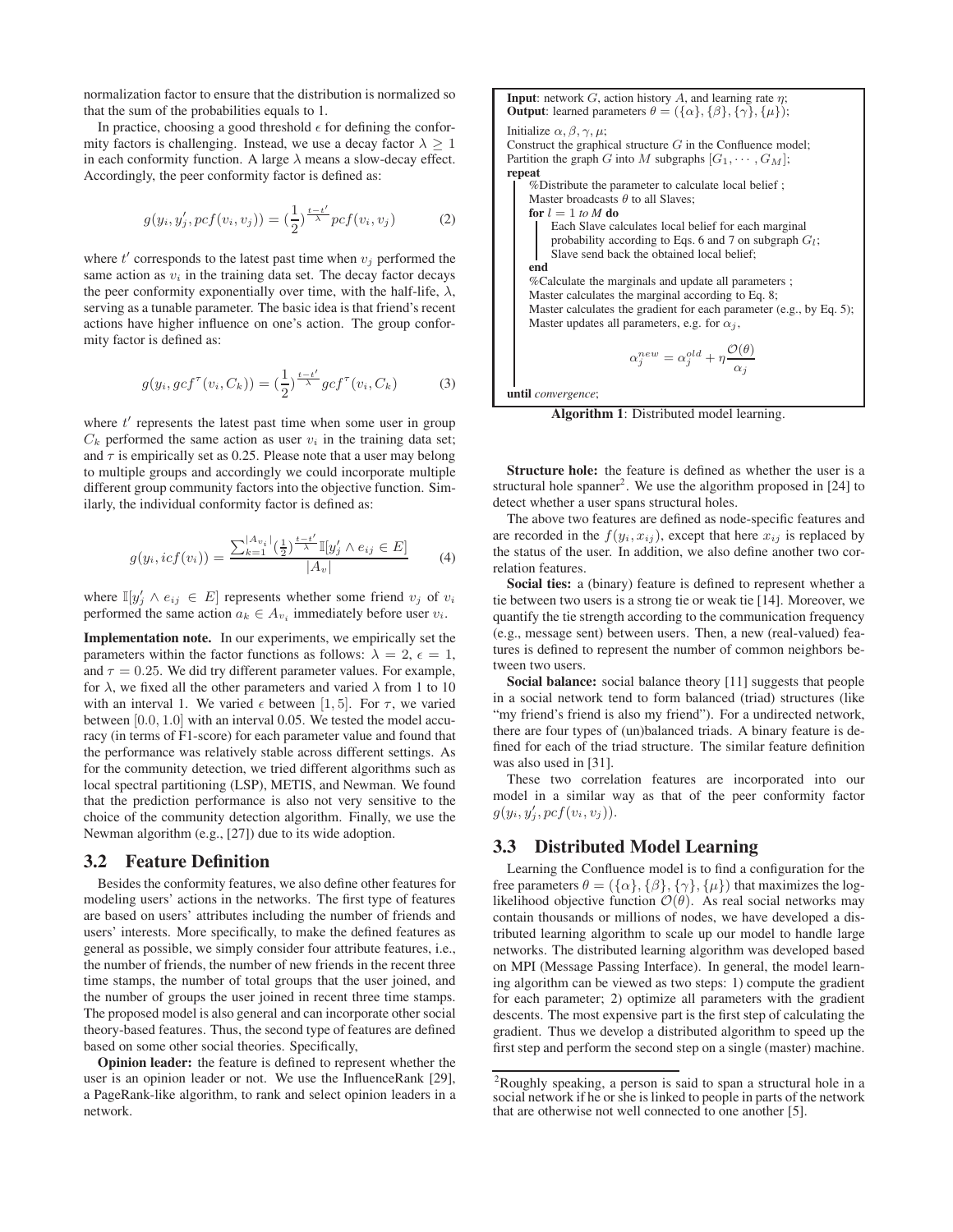We first introduce how we calculate the gradient for each parameter. As the network structure in the social network can be arbitrary (may contain cycles), it is intractable to obtain exact solution of the objective function using methods such as Junction Tree [34]. We use Loopy Belief Propagation (LBP) [26] to approximate the solution. Specifically, we first approximate the marginal distribution  $P_{\theta}(y_i)$ .) using LBP. With the marginal probabilities, the gradient can be obtained by summing over all factor functions. Theoretically, the LBP algorithm does not guarantee a convergence and may result in local maximum, but in practice its performance is good. We empirically compare the effectiveness and efficiency of the algorithm in Section 4. After obtained the marginal distribution  $P_{\theta}(y_i|.)$ , we use a gradient descent method (or a Newton-Raphson method) to solve the objective function (Eq. 1). We use  $\alpha$  as the example to explain how we learn the parameters. Specifically, we first write the gradient of each unknown parameter  $\alpha$  with regard to the objective function:

$$
\frac{\mathcal{O}(\theta)}{\alpha_j} = \mathbb{E}[f(y_i, x_{ij})] - \mathbb{E}_{P(y_i|G, A)}[f(y_i, x_{ij})]
$$
(5)

where  $\mathbb{E}[f(y_i, x_{ij})]$  is the expectation of the local factor function  $f(y_i, x_{ij})$  given the data distribution in the input network and  $\mathbb{E}_{P(y_i|G,A)}[g(y_i,x_{ij})]$  represents the expectation under the distribution learned by the model, i.e.,  $P(y_i|G, A)$ . Similar gradients can be derived for parameter  $\beta_i$ ,  $\gamma_{ij}$ , and  $\mu_{ik}$ .

Now we explain how we use distributed learning to approximate the marginal probability. We use a master-slave architecture, i.e., one master machine is responsible for optimizing parameters, and the other slave machines are responsible for calculating the marginal probabilities. At the beginning of the algorithm, the graphical model of Confluence is partitioned into M roughly equal subgraphs, where  $M$  is the number of slave processors. The partition can be done by any graph cut software. After the partition, the subgraphs are then distributed over slave processors. Then each slave processor calculates the "local" belief (the marginal probability) on the subgraph  $G_l$  according to the following equations (again we use  $P(y_i|G, A)$  as the example in the explanation):

$$
m_{ij}^l(y_i) = \sigma \sum_{y_i} \psi_{ij}^l(y_i, y_j) \psi_i^l(y_i) \prod_{k \in NB(i) \setminus j} m_{ki}^l(y_i) \tag{6}
$$

$$
b_i^l(y_i) = \psi_i^l(y_i) \prod_{k \in NB(i)} m_{ki}^l(y_i) \tag{7}
$$

$$
P(y_i|.) = \sigma \sum_{l=1}^{M} b_i^l(y_i)
$$
\n(8)

where  $\sigma$  denotes a normalization constant;  $m_{ij}^{l}(y_i)$  is the "belief" propagated from node  $y_j$  to node  $y_i$ ;  $NB(i)\backslash j$  denotes all nodes neighboring node  $y_i$  in the subgraph  $G_l$ , except  $y_j$ ;  $\psi_i^l(y_i)$  denotes all defined factor functions related to  $y_i$  in the subgraph  $G_l$  and is calculated by  $\psi_i^l(y_i) = \exp(\sum_{k=1}^d f(y_i, x_{ik}) + \beta_i g(y_i, icf(v_i))),$ and  $\psi_i^l(y_i, y_j)$  denotes all correlation factor functions related to  $y_i$ in the subgraph; notation  $b_i^l(y_i)$  denotes the unnormalized "local" belief collected from each subgraph, and finally by combining them together we obtain the marginal probability  $P(y_i|.)$ .

However, inevitably there will be some correlation factors defined over nodes that are partitioned into different subgraphs. These correlation factors cannot be calculated due to the high communication cost. Simply eliminating those correlation factors may hurt the learning performance. To alleviate this problem, we present a virtual node based method. In particular, suppose three nodes  $(y_1, y_2, y_3)$  in the Confluence model are associated with a group

conformity factor  $q(.)$ . If the partition assigns two nodes (e.g.,  $y_1$ ) and  $y_2$ ) into one subgraph  $G_1$  and the rest one (i.e.,  $y_3$ ) into another subgraph  $G_2$ , then we create a virtual node in the first subgraph  $G_1$ so that the group conformity factor can be still calculated in the subgraph. For the virtual node, we do not calculate the local attribute factors  $f(.)$ . The distributed learning algorithm is summarized in Algorithm 1.

**Model inference.** The learned model parameters  $\theta$  can be used to infer users' future actions. In particular, given the network G and the action history A, we aim to predict users action labels  $Y^{t+1}$  at time  $t + 1$ . This can be done by performing the model inference on the network to maximize the conditional probability, i.e.,

$$
Y^* = \arg\max_{Y^{t+1}} P_{\theta}(Y^{t+1}|G, A)
$$
\n(9)

Again, we use the distributed loopy belief propagation algorithm to compute the marginal probability  $P_{\theta}(y_i^{t+1} | \cdot)$  and then predict the action of each user at time  $t + 1$  as the label that has the largest marginal probability. For each user, we define the individual conformity factor according to the estimated individual conformity from the training data. For defining the peer conformity factor  $g(y_i, y_j', pcf(v_i, v_j))$  between  $v_i$  and  $v_j$ , we first find the latest past time  $t'$  when  $v_j$  performed the corresponding action  $y'_j$ , and calculate the factor according to Eq. 2. The group conformity factor can be similarly defined.

### 4. EXPERIMENTAL RESULTS

We conduct various experiments to evaluate the Confluence method. The datasets and codes are publicly available.<sup>3</sup>

#### 4.1 Experiment Setup

Data sets. We evaluate the proposed method on four different genres of networks: Flickr, Gowalla, Weibo, and Co-Author. Table 2 lists statistics of the four networks.

Flickr is a photo sharing network. Users on the site can share photos and add comments to other photos. Flickr users can also create and join different groups. The data set spans the period from Apr. 1st, 2012 to Jun. 16th, 2012. We define the action as adding a comment to a specific photo. Thus the action space includes all photos on Flickr. To avoid the sparsity problem, we remove those photos with less than 5 comments. This results in 144,627 unique actions. We try to study how users' commenting actions conform to the other users in the network.

Gowalla is a location-based social network, where users share their locations by checking-in. The data was from [7] and all checkins of these users over the period of Jul. 10th, 2010 - Jul. 29th, 2010. The action in this data set is defined as whether a user checks in some location (indicated by hashtag or location ID). Thus the dimension of the action space is the number of available locations. We also remove those locations with less than five check-ins and finally obtain 218,811 unique actions. Our goal is to study whether the users will conform to their friends' check-in behavior.

Weibo is the most popular microblogging service in China. We collected a complete network between 1,700,000 users and all the tweets posted by those users between Sep. 28th, 2012 and Oct. 29th, 2012. The action is defined as whether a user posts a message on a specific topic (indicated by hashtag). We choose the ten most popular topics in 2012 and study how users conform to each other in the network on discussing those topics. We aim to study how users conform to each other on discussing those topics.

<sup>3</sup> http://arnetminer.org/conformity/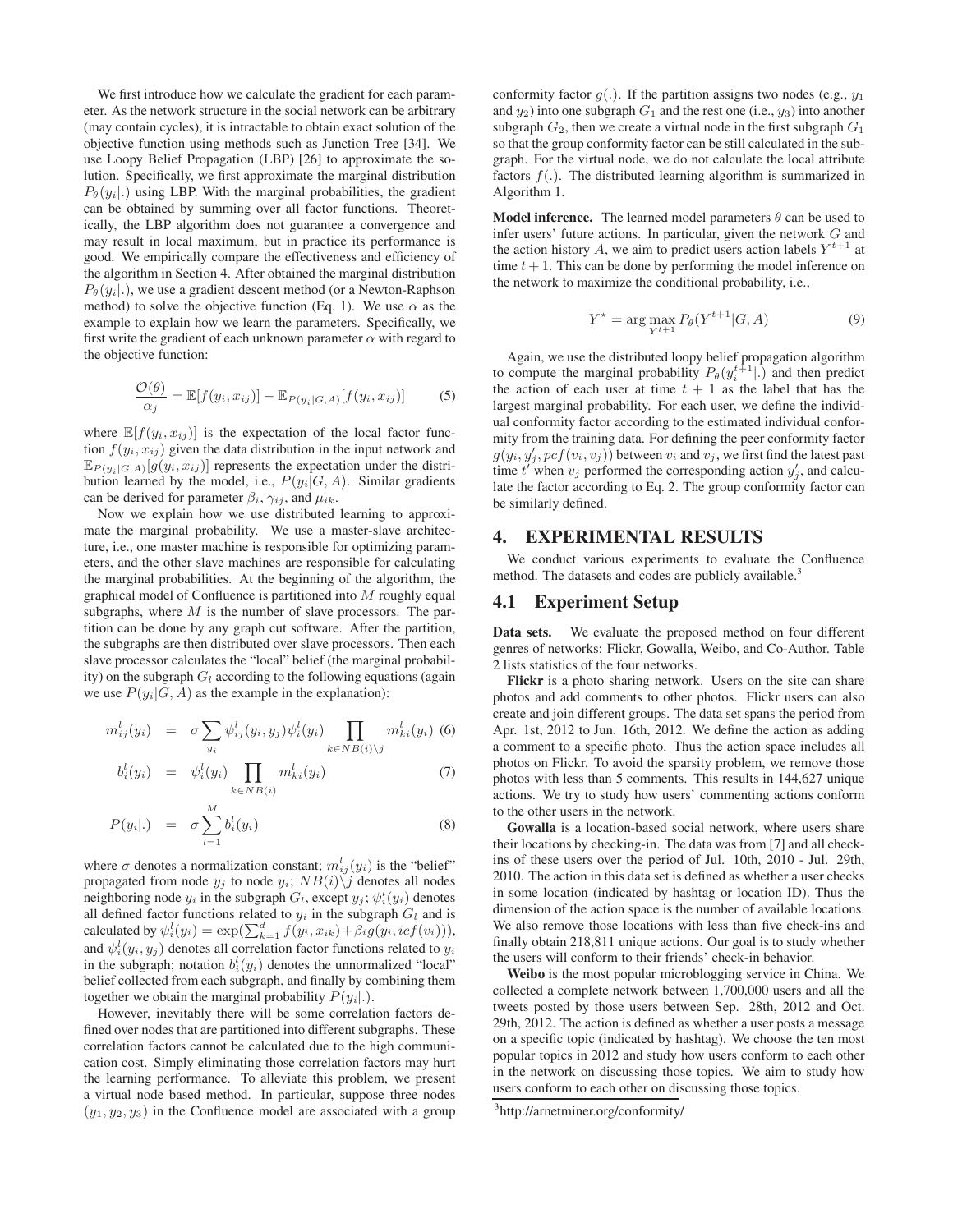|  |  | Table 2: Statistics of the four networks. |
|--|--|-------------------------------------------|
|  |  |                                           |

| Dataset  | Flickr      | Gowalla   | Weibo       | Co-Author |
|----------|-------------|-----------|-------------|-----------|
| #nodes   | 1,991,509   | 196,591   | 1,776,950   | 737,690   |
| #edges   | 208,118,719 | 950.327   | 308,489,739 | 2,416,472 |
| #groups  | 460,888     | N/A       | N/A         | 60        |
| #actions | 3,531,801   | 6,442,890 | 6,761,186   | 1,974,466 |

Co-Author is a network of authors. The data set, crawled by Arnetminer.org [33], is comprised of 737,690 CS authors and 2,416,472 co-authorships over 1975 - 2012. Based on the publication venues, authors are categorized into different domains such as Data Mining, Artificial Intelligence, Computer Graphics, etc.<sup>4</sup> The action is defined as whether an author will publish a paper in a specific domain. Thus, in total we have 200 unique actions. Our goal is to study how an author conforms to the other authors on choosing the publication venue.

Evaluation metrics. To quantitatively evaluate the proposed model, we consider the following performance metrics:

- Prediction accuracy. We apply the learned model for action prediction and evaluate its performance in terms of Precision, Recall, F1-Measure, and Area Under Curve (AUC).
- Scalability performance. We evaluate the computational time as the efficiency metric.
- Qualitative case study. We use a case study as the anecdotal evidence to further demonstrate the effectiveness of the proposed model.

All codes are implemented in C++ and JAVA, and all the evaluations are performed on an x64 machine with E7520 1.87GHz Intel Xeon CPU (with 16 cores) and 192GB RAM. The operation system is Microsoft Windows Server 2008 R2 Enterprise. The proposed distributed learning algorithm has a good convergence property. On average, it converges within 100 iterations.

**Comparison methods.** Given the input network  $G$  and the action history A, we can construct a training data set  $\{(\mathbf{x}_i, y_i)\}_{i=1,\cdots,n}$ , where  $n = |A|$ ;  $\mathbf{x}_i$  is the feature vector associated with user  $v_i$ and  $y_i = a$  indicates whether user  $v_i$  performs the corresponding action a. In this way, we can use existing methods such as Support Vector Machines (SVMs) or Logistic Regression (LR) to train a classification model and then apply the trained model to predict users' future actions. The difference from our proposed Confluence model is that the classification model does not consider the correlation between users' actions. We also compare with Conditional Random Fields (CRFs) [21].

SVM: it uses all defined features associated with each user to train a classification model and then apply it to predict users' actions in the test data. For SVM, we use SVM-light.<sup>5</sup>

LR: it uses logistic regression (LR) to train the classification model with the same features as those in the SVM method. We also compare with the results of Naive Bayes (NB) and Gaussian Radial Basis Function Neural Network (RBF). For all the three methods, we employ Weka.<sup>6</sup>

CRF: it is a graphical model based on Conditional Random Field (CRF). Comparing with CRFs, the factor graph model provides a



Figure 3: Factor contribution analysis. Confluence $_{base}$  stands for training a Confluence model with only the basic features. Confluence $_{base}$ +SB stands for Confluence $_{base}$  with social balance features. Confluence $_{base}$ +SH stands for Confluence $_{base}$  with structure hole features. Confluence $_{base}$ +OL stands for Confluence $_{base}$ with opinion leader features. Confluence $_{base}$ +STWT stands for Confluence $b_{base}$  with strong tie/weak tie features. Confluence $b_{base}$ +CF stands for  $\text{Confluence}_{base}$  with conformity features.

more explicit explanation for the factorization of the underlying probability distribution [19]. In addition, it is not easy to incorporate the group conformity factors into the CRF model, as users' group memberships could be arbitrary and one user can belong to multiple groups. Thus in the CRF method, we use attribute-based features, the social-based features, and individual conformity features, but do not use the group conformity features. For CRF, we use Mallet [25].

In all the comparison methods, we try to use the same features. The attribute based features are used in all the methods. The social features defined on social ties and social balance are used in CRF and Confluence only, as SVM and LR cannot capture the correlations. As for the conformity features, individual conformity is defined for each user, and is used in all methods; peer conformity is defined for peer friends and is used in CRF and Confluence; group conformity is defined for groups and is used only in Confluence.

# 4.2 Prediction Performance Analysis

On all the four data sets, we use the historic users' actions as the training data in different methods and use the learned model to predict users' action in the next time stamp. Specifically on Flickr each week is a time stamp (which results in 11 time stamps in total), on Gowalla and Weibo each day a time stamp (which result in 20 and 32 time stamps respectively), and on Co-Author each year is a time stamp (which results in 38 time stamps). We perform the prediction for each time stamp and finally report the average performance.

Prediction performance. Table 3 lists the action prediction performance of the different methods on the four data sets. Our method Confluence consistently achieves better performance than the comparison methods. In terms of F1-score, Confluence achieves a 1-17% improvement compared with the SVM, LR, NB, and RBF methods that do not consider the correlation features. CRF also considers some correlation features (such as social tie and social balance based features), thus improves the prediction performance. However it cannot incorporate the group conformity feature, thus still underperforms our method by 0.5-10.5% in terms of F1-score. We produced sign tests for each result, which confirms that all the improvements of our proposed models over the five methods are statistically significant ( $p \ll 0.01$ ).

Factor contribution analysis. In the Confluence model, we define basic features based on the user-associated attributes, and five

<sup>&</sup>lt;sup>4</sup>Refer to http://arnetminer.org/topic-browser for a list of domains. 5 http://svmlight.joachims.org/

<sup>6</sup> http://www.cs.waikato.ac.nz/ml/weka/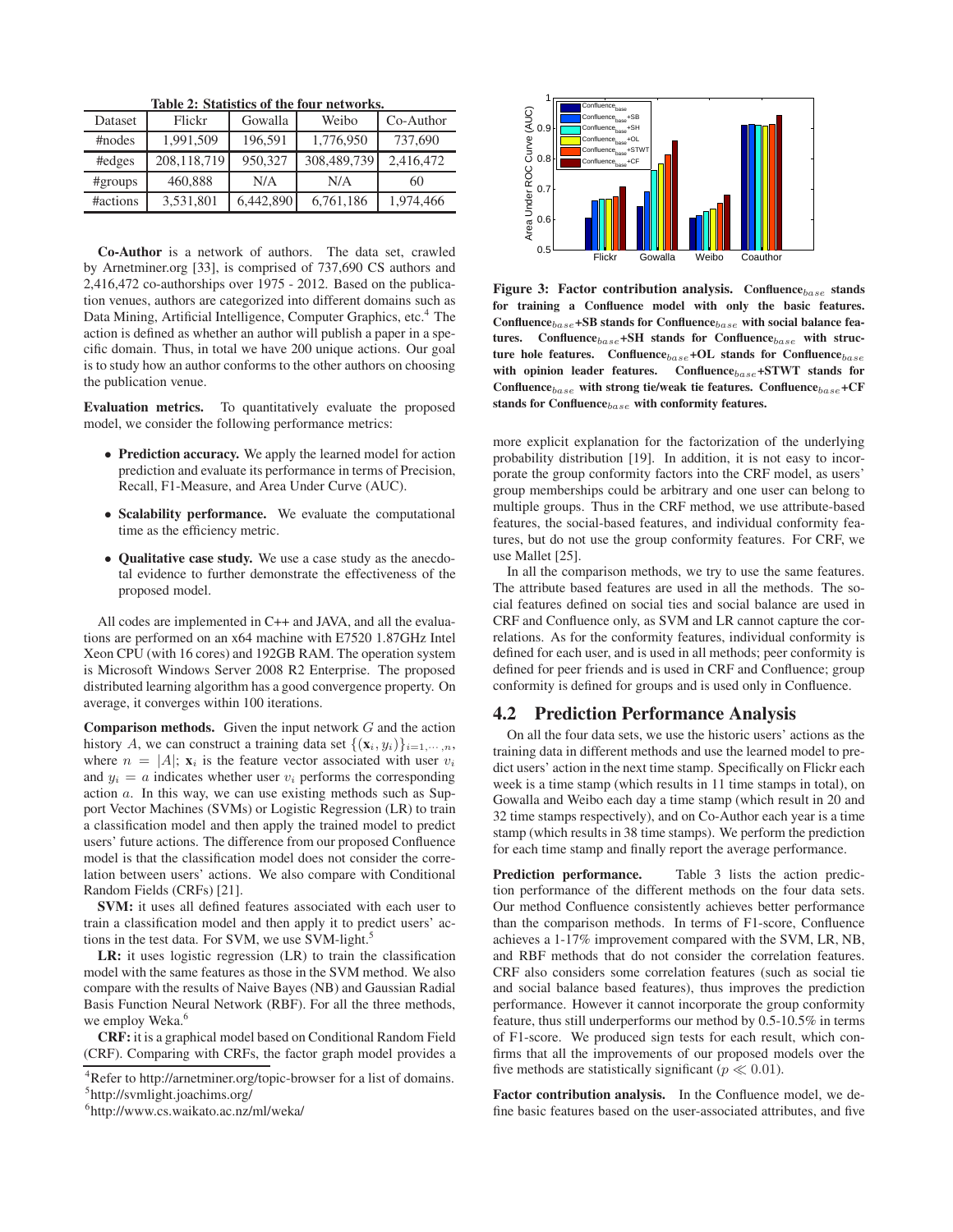| <br>Data  | <b>Method</b> | <b>Precision</b>        | <b>Recall</b>            | <b>F1-Measure</b>       | <b>AUC</b>              |
|-----------|---------------|-------------------------|--------------------------|-------------------------|-------------------------|
|           | <b>SVM</b>    | $0.5921 (\pm 0.0036)$   | $0.5905 (\pm 0.0031)$    | $0.5802 (\pm 0.0012)$   | $0.6473 \ (\pm 0.0004)$ |
|           | <b>LR</b>     | $0.6010 (\pm 0.0052)$   | $0.5900 \ (\pm 0.0057)$  | $0.5770 \ (\pm 0.0018)$ | $0.6510 \ (\pm 0.0008)$ |
|           | NB            | $0.6170 \ (\pm 0.0071)$ | $0.6040 \ (\pm 0.0083)$  | $0.5920 \ (\pm 0.0031)$ | $0.6520 \ (\pm 0.0019)$ |
| Flickr    | <b>RBF</b>    | $0.6250 \ (\pm 0.0039)$ | $0.5960 \ (\pm 0.0010)$  | $0.5720 \ (\pm 0.0024)$ | $0.6700 \ (\pm 0.0010)$ |
|           | <b>CRF</b>    | $0.5474 \ (\pm 0.0030)$ | $0.8002 \ (\pm 0.0009)$  | $0.6239 \ (\pm 0.0016)$ | $0.6722 \ (\pm 0.0010)$ |
|           | Confluence    | $0.5472 \ (\pm 0.0025)$ | $0.7770(\pm 0.0010)$     | $0.6342 \ (\pm 0.0010)$ | $0.7383 \ (\pm 0.0006)$ |
|           | <b>SVM</b>    | $0.9290 \ (\pm 0.0212)$ | $0.9310 \ (\pm 0.0121)$  | $0.9295 \ (\pm 0.0105)$ | $0.9280 \ (\pm 0.0042)$ |
|           | LR            | $0.9320 \ (\pm 0.0234)$ | $0.9290 \ (\pm 0.0234)$  | $0.9310 \ (\pm 0.0155)$ | $0.9500 \ (\pm 0.0054)$ |
| Gowalla   | NB            | $0.9310 \ (\pm 0.0197)$ | $0.9290 \ (\pm 0.0335)$  | $0.9300 \ (\pm 0.0223)$ | $0.9520 \ (\pm 0.0030)$ |
|           | RBF           | $0.9320 \ (\pm 0.0254)$ | $0.9280 \ (\pm 0.0284)$  | $0.9300 \ (\pm 0.0182)$ | $0.9540 \ (\pm 0.0022)$ |
|           | <b>CRF</b>    | $0.9330 \ (\pm 0.0100)$ | $0.9320 \ (\pm 0.0291)$  | $0.9330 \ (\pm 0.0164)$ | $0.9610 \ (\pm 0.0019)$ |
|           | Confluence    | $0.9372 \ (\pm 0.0097)$ | $0.9333 \ (\pm 0.0173)$  | $0.9352 \ (\pm 0.0101)$ | $0.9644 \ (\pm 0.0140)$ |
|           | <b>SVM</b>    | $0.5060 \ (\pm 0.0381)$ | $0.5060 \ (\pm 0.0181)$  | $0.5060 \ (\pm 0.0157)$ | $0.5070 \ (\pm 0.0053)$ |
|           | LR            | $0.5190 \ (\pm 0.0461)$ | $0.6450 \ (\pm 0.0104)$  | $0.5750 \ (\pm 0.0281)$ | $0.5390 \ (\pm 0.0133)$ |
| Weibo     | <b>NB</b>     | $0.5120 \ (\pm 0.0296)$ | $0.6700 \ (\pm 0.0085)$  | $0.5810 \ (\pm 0.0165)$ | $0.5390 \ (\pm 0.0132)$ |
|           | RBF           | $0.5240 \ (\pm 0.0248)$ | $0.5690 \ (\pm 0.0098)$  | $0.5460 \ (\pm 0.0159)$ | $0.5450 \ (\pm 0.0103)$ |
|           | <b>CRF</b>    | $0.5150 \ (\pm 0.0353)$ | $0.6310 \ (\pm 0.0121)$  | $0.5720 \ (\pm 0.0209)$ | $0.6320 \ (\pm 0.0139)$ |
|           | Confluence    | $0.5185 \ (\pm 0.0296)$ | $0.9967 \ (\pm 0.0085)$  | $0.6816 \ (\pm 0.0156)$ | $0.7572 \ (\pm 0.0077)$ |
| Co-Author | <b>SVM</b>    | $0.7672 \ (\pm 0.0338)$ | $0.8671 \ (\pm 0.0145)$  | $0.8256 \ (\pm 0.0129)$ | $0.8562 \ (\pm 0.0115)$ |
|           | LR            | $0.8700 \ (\pm 0.0261)$ | $0.7640 \ (\pm 0.0346)$  | $0.8140 \ (\pm 0.0221)$ | $0.8500 \ (\pm 0.0030)$ |
|           | NB            | $0.7640 \ (\pm 0.0177)$ | $0.8510 \ (\pm 0.0185)$  | $0.8050 \ (\pm 0.0048)$ | $0.8720 \ (\pm 0.0074)$ |
|           | <b>RBF</b>    | $0.7720 \ (\pm 0.0182)$ | $0.8830 \, (\pm 0.0191)$ | $0.8240 \ (\pm 0.0145)$ | $0.8790 \ (\pm 0.0031)$ |
|           | <b>CRF</b>    | $0.8081 \ (\pm 0.0252)$ | $0.8771 (\pm 0.0249)$    | $0.8360 \ (\pm 0.0087)$ | $0.9025 \ (\pm 0.0025)$ |
|           | Confluence    | $0.8818 \ (\pm 0.0105)$ | $0.9089 \ (\pm 0.0130)$  | $0.8818 \ (\pm 0.0084)$ | $0.9579 \ (\pm 0.0022)$ |

Table 3: Average prediction performance of different methods on the four data sets. The number enclosed in the parenthesis is the standard deviation.

types of social features: social balance (SB), structure hole (SH), opinion leader (OL), strong tie/weak tie (STWT), and conformity (CF). Here we examine the contributions of the different social factors defined in our model. Specifically, first we use the basic features to train a model (referred to as  $Confluence_{base}$ ). Then we incrementally add one of the five social features and evaluate its improvement on the prediction performance over that using only basic features. Figure 3 shows the Area Under Curve (AUC) score on the different data sets. We see that different social factors contribute differently in the different networks. For example, the opinion leader based features are very useful in the Gowalla network, but less useful in the Co-Author network. On the other hand, the conformity based features consistently improve the prediction performance on all the networks. In terms of the AUC score, the improvements by adding conformity features range from 2% to 20% in the four networks. This analysis confirms the importance of the conformity phenomena in social networks.

Effects of conformity. We further present an in-depth analysis of how different levels of conformities affect the performance of action prediction. Figure 4 shows the prediction performance (in terms of AUC) of the proposed Confluence by considering different levels of conformities. Confluence $_{base}$  stands for the Confluence method by considering only basic features (i.e., ignoring all conformity factors). It can be clearly seen that without the conformity based factors, the prediction performance drop significantly. Co-Author network is most predictable because the co-authorships are stable and predictable in general. Weibo and Flickr are the most difficult to predict because the user behavior is fairly autonomous and independent. Conformity has most significant prediction impact on Gowalla, which suggests conformity plays an important role in geospatial and mobile applications in social networks. By incorporating the conformity features, significant improvements (+20-30%) over the prediction performance can be ob-



Figure 4: Effect of conformity. Confluence $_{base}$  stands for the Confluence method without any social based features. Confluence $_{base}$ +I stands for the Confluence $_{base}$  method plus only individual conformity features. Confluence $_{base}$ +P stands for the Confluence $_{base}$  method plus only peer conformity features. Confluence $_{base}$ +G stands for the Confluence $_{base}$  method plus only group conformity.

tained on Gowalla. Confluence $_{base}$ +I (or +P or +G) respectively indicates that we respectively add individual conformity features (or peer conformity features or group conformity features) into the Confluence $_{base}$  method. By incorporating each type of conformity factors, we observe clear improvement compared to the Confluence $_{base}$  method. We can also see that on all the four data sets, the group conformity is more important than the other two types of conformities. This makes sense, as in most cases conformity is a group phenomenon rather than an individual behavior.

#### 4.3 Scalability Performance

We now evaluate the scalability performance of the distributed learning algorithm on the four networks. In our experiments, we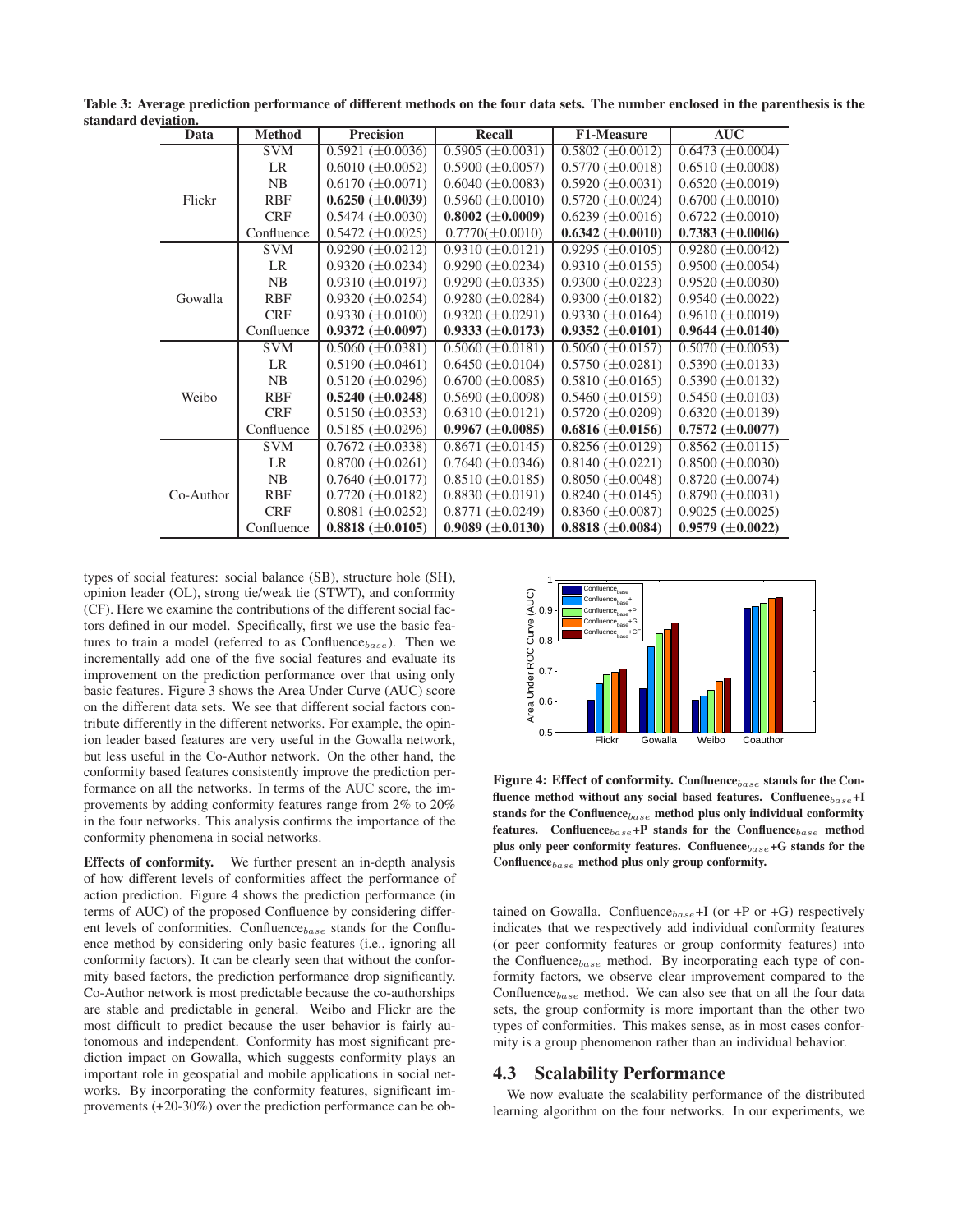

Figure 5: Scalability performance.

Table 4: Running time of the proposed algorithm (hour).

| Data Set            | Flickr | Gowalla | Weibo  | Co-Author |
|---------------------|--------|---------|--------|-----------|
| Confluence          | 1.602  | 0.245   | 1.083  | 0.512     |
| Confluence (single) | 19.637 | 2.395   | 11.229 | 6.464     |
| CRF                 | 3.864  | 0.387   | 2.547  | 1.823     |

use METIS [16] to partition the graph into multiple subgraphs (one for each core). Figure 5 shows the speedup of the distributed algorithm with different number of computer nodes (2, 3, 6, 8, 10, 12, 14, 16 cores) used. The speedup curve is close to the perfect line at the beginning. Though the speedup inevitably decreases due to the increase of the communication cost between the different computer nodes, the distributed learning algorithm can still achieve  $\sim 9 \times$ speedup with 16 cores. It is noticeable that the speedup curves on different networks present a bit different patterns. This is due to the difference of the network properties (such as densities). Table 4 further gives the running time for learning the proposed Confluence model over 16 computer cores and single compute on different data sets.

Another thing worth noting is that the distributed learning is essentially an approximation of the original learning algorithm on a single machine. We used METIS to partition the graph into multiple subgraphs and distribute the subgraphs onto slave machines. We also evaluate the prediction performance by the distributed learning algorithm. On average, the prediction accuracy by the distributed learning over 16 cores only drops slightly (ranging from 0.5-1.68%), which further demonstrates the effectiveness of the distributed learning algorithm.

# 4.4 Qualitative Case Study

Now we use a case study from Flickr to further demonstrate the effectiveness of the proposed model. Figure 6 shows an example extracted from Flickr. User A joined three groups (denoted as Group 1, 2, 3 respectively). On 03/10/2012, user A added one comment respectively to Picture 1 and Picture 2. The Action 1 (adding comment to Picture 1) was mainly performed in Group 1 and the Action 2 (adding comment to Picture 2) was mainly performed in Group 2. After modeling with the proposed Confluence method, the modeling results suggest that, for performing Action 1, user A has a strong conformity to user B, but very weak conformity to user D and C. By taking a closer look at the data, we found that Group 1 is a loosely connected group and members have very few connections in the group, and the comments to the same photo are very controversial (such as the comments of B and D to Picture 1). Thus the influence between users are mainly at the peer level. For Ac-



Figure 6: Case Study. User A joined three groups (Group 1, 2, 3). He performed two actions on 03/10/2012 (Action 1: add comment to Picture 1 and Action 2: add comment to Picture 2). Modeling results (by the Confluence model) suggest that User A has a strong conformity to user B and Group 2.

tion 2, the modeling result suggests that user A has a strong group conformity to Group 2. By checking the data, we found that Group 2 is a tourist group, where people posted their photos taken in the trip. Thus it is very likely that many users added comments to some popular photos together.

## 5. RELATED WORK

Conformity was first studied by psychologist through interviews with small groups of participants. Kelman [17] identified three major types of conformity. However, the categorization is mainly from subject and cannot easily be detected by a computational model. In economics, Bernheim [3] proposed the social conformity theory and presented a model for modeling the conformity process. However, due to the lack of real data, he mainly focused on the theoretical aspect of the model.

Considerable work has been conducted for studying the effects of social influence. For example, Bakshy et al. [2] conducted randomized controlled trials to identify the effect of social influence on consumer responses to advertising, and Bond et al. [4] used a randomized controlled trial to verify the social influence on political voting behavior. Anagnostopoulos et al. [1] proposed a shuffle test to examine the existence of social influence. However, most of the methods focus on qualitatively study the existence of social influence in different networks. Tang et al. [32] presented a Topical Affinity Propagation (TAP) approach to quantify the topic-level social influence in large networks. Goyal et al. [13] presented a method to learn the influence probabilities by counting the number of correlated social actions. Tan et a. [30] proposed a model to learn and distinguish the effects of influence, correlation, and uses' action dependency. However, all the aforementioned works mainly consider the peer influence between users and ignore the group conformity effect. Zhang et al. [35] proposed the concept of